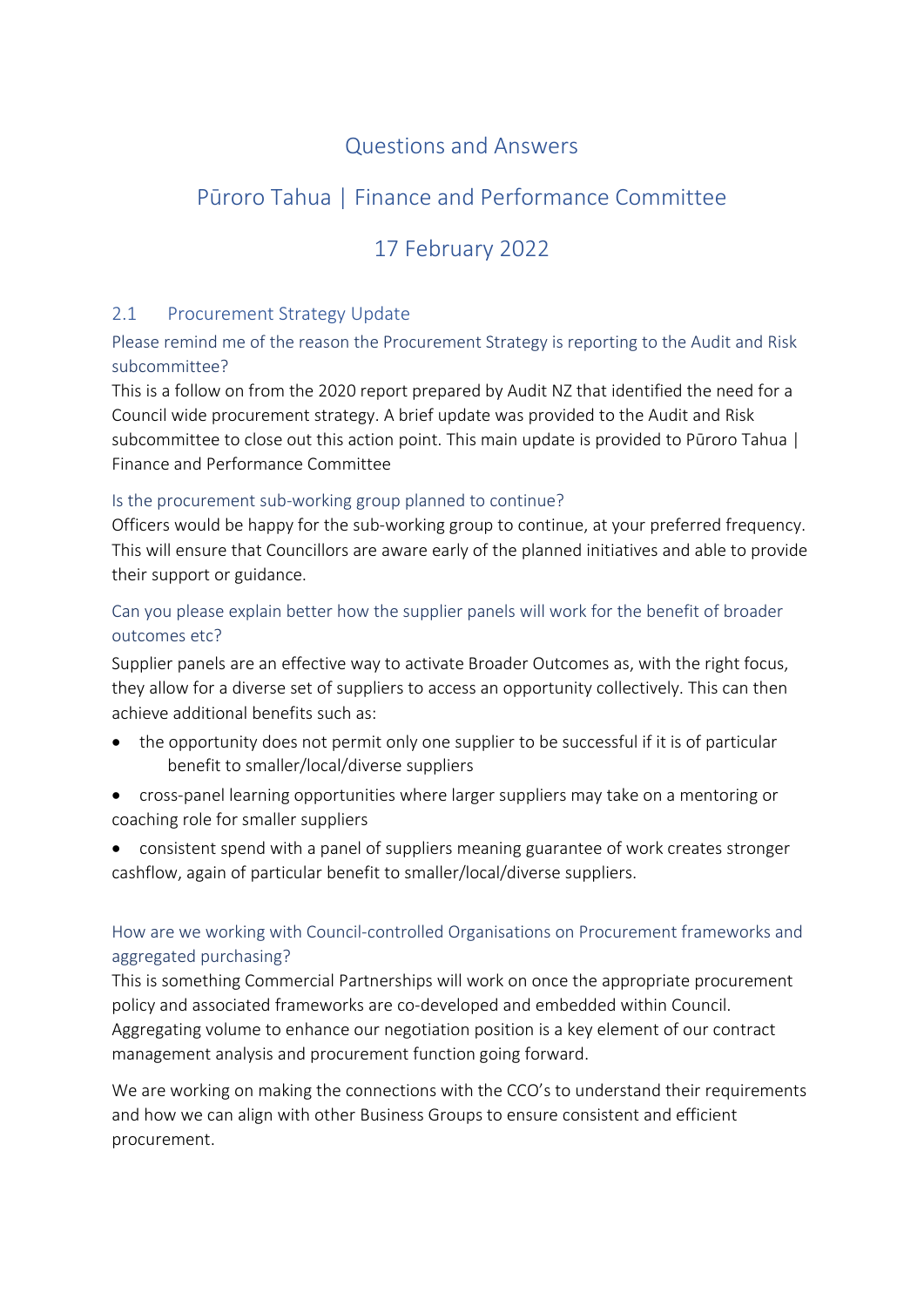### How are/will we measure impact and report on this - ie changing to the electric fleet will reduce xxx emissions.

WCC's newly purchased carbon accounting software (currently in the process of being implemented) is designed to track and report on WCC's carbon emissions in support of Te Atakura. Within the scope of this accounting platform is the tracking of vehicle emissions. As WCC transition from ICE to EV, the intent is to capture and track these emissions reductions via this platform. This platform will also enable WCC to track other emissions such as air travel, waste and electricity.

Until this implementation is complete, reductions in fleet fuel usage (and associated carbon emissions) are able to be reported on by the Climate Change Response team through existing data sources.

With regards to Broader Outcome reporting, this depends on the nature of the outcomes sought with different impact measurements or reporting mechanisms utilised. Sound contract management will be applied to all contracts, in particular where bespoke reporting arrangements are needed to monitor and manage social impact assessments or long-term case studies. As part of Councils Contract Management Framework there will be an investigation into what digital tools might best suit Broader Outcomes, as part of good contract management we intend to digitise our approach to measurements and reporting where possible. At present, there is a Broader Outcomes reporting template that will be employed, alongside written and video case studies that will be requested to highlight particular successes and learnings as they develop.

## Are we working with any independent organisations to help us record and communicate these impacts?

Not at present through Commercial Partnerships, with the exception of fuel as noted above. This will be considered as part of our digital tool exploration. Sharing success stories and learnings both at Council, with our wider local government partnerships and across the public sector procurement community are key to our wider activation of Broader Outcomes at Council. This is also a topic of interest for the Broader Outcomes Hapori (working-group) so we will ensure Council is involved in any discussions the sector are having on this – as of yet there is no consistent approach across public sector procurement teams, nor a defined approach given by New Zealand Government Procurement Group.

## Have we made out the new Procurement Framework strategy public on our website? It looks like our procurement policy is the only thing that's available for the public. Do we have a plan for this?

The plan is to update the information available on our website once we also have a finalised Procurement Policy /procedures and Contract Management Framework. This update will also include the Broader Outcomes approach and toolkit. We are looking to develop an interactive set of documents to better enable engagement both internally and with the market.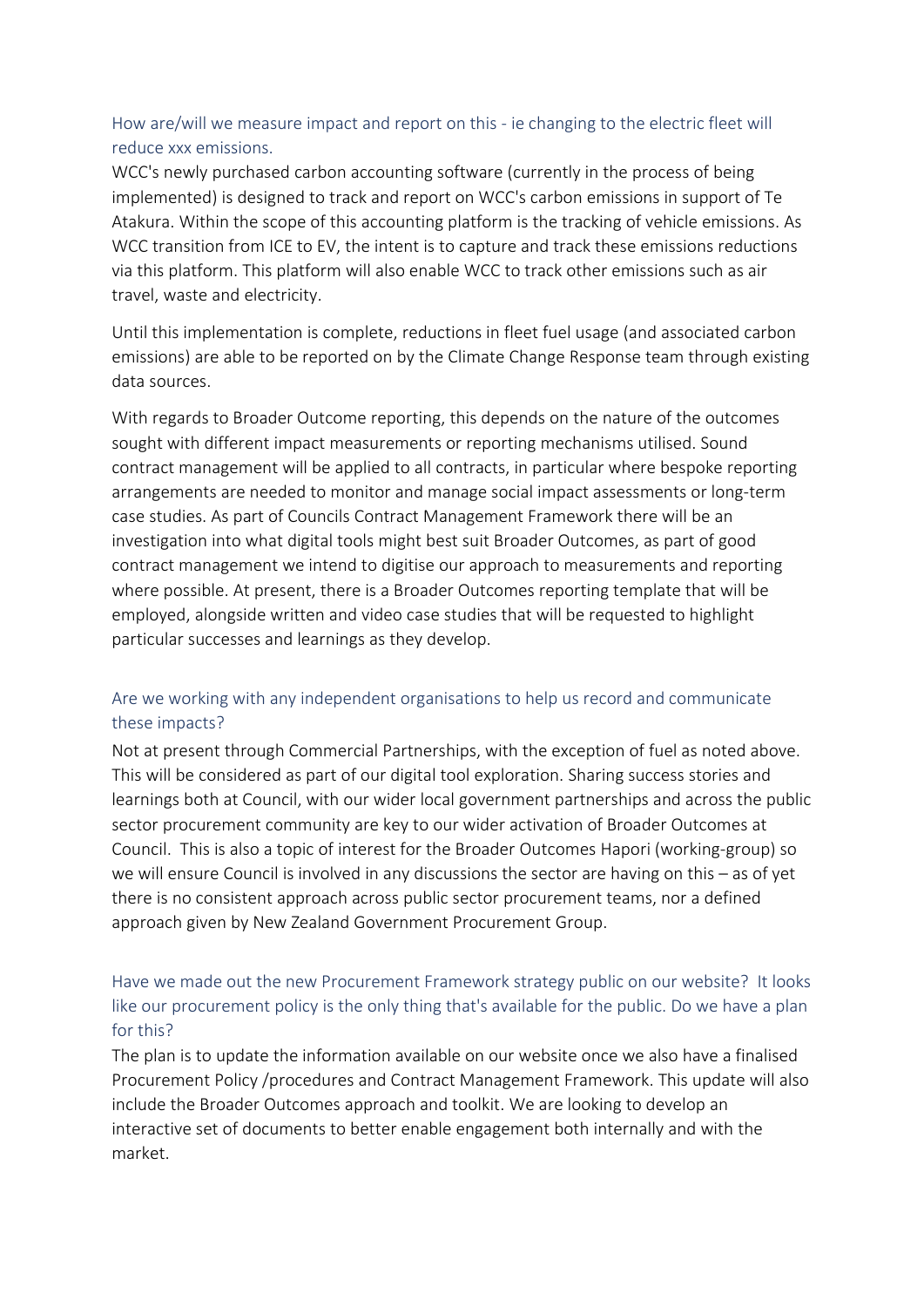#### Paragraph 29 - what is the timeline for the procurement policy to come to the council for review?

The procurement policy is an operational tool – it is not envisaged to have Council approval. The Council sets the strategic direction via the Procurement Strategy. Happy to discuss this further though.

#### In the purchase of electric vehicles, have we considered the use of car share services with a view to reducing the need for vehicle purchase?

In short yes, however, with the current COVID protocols in place (in particular the need for cleaning and sanitisation after use) car sharing is not practical. This will be re-addressed in the future. We have undertaken an optimisation study and this data has demonstrated that Council will be able to rationalise its light passenger vehicle fleet. We are working through the replacement plan, taking this data into account along with other available options such as Mevo, Uber, E-bikes and other mobility-as-a-service options.

#### How does a typical council team member work with the new frameworks and report on the impact on the four well beings?

The new frameworks (Contract Management Framework, Broader Outcomes Strategy) being embedded in Council procurement led by the Commercial Partnerships team will allow council staff the opportunity to use the commercial lever that is our procurement function to achieve the four well-beings. The Local Government (Community Well-being) Amendment Act 2019 is a foundation for local government to ensure social, cultural, economic and environmental outcomes are prioritised in short and long-term plans, and our four Broader Outcomes target outcome areas – Māori, Taiao (environment), Pāpori (social/community), and Ōhanga (economy) - directly supports this to be achieved through our day-to-day commercial activities. It is the evolution of our commercial function from cost-driven mentality to a more value for money plus outcomes based approach, making it easier for Council to pursue, monitor and report on our progress on the four well-beings.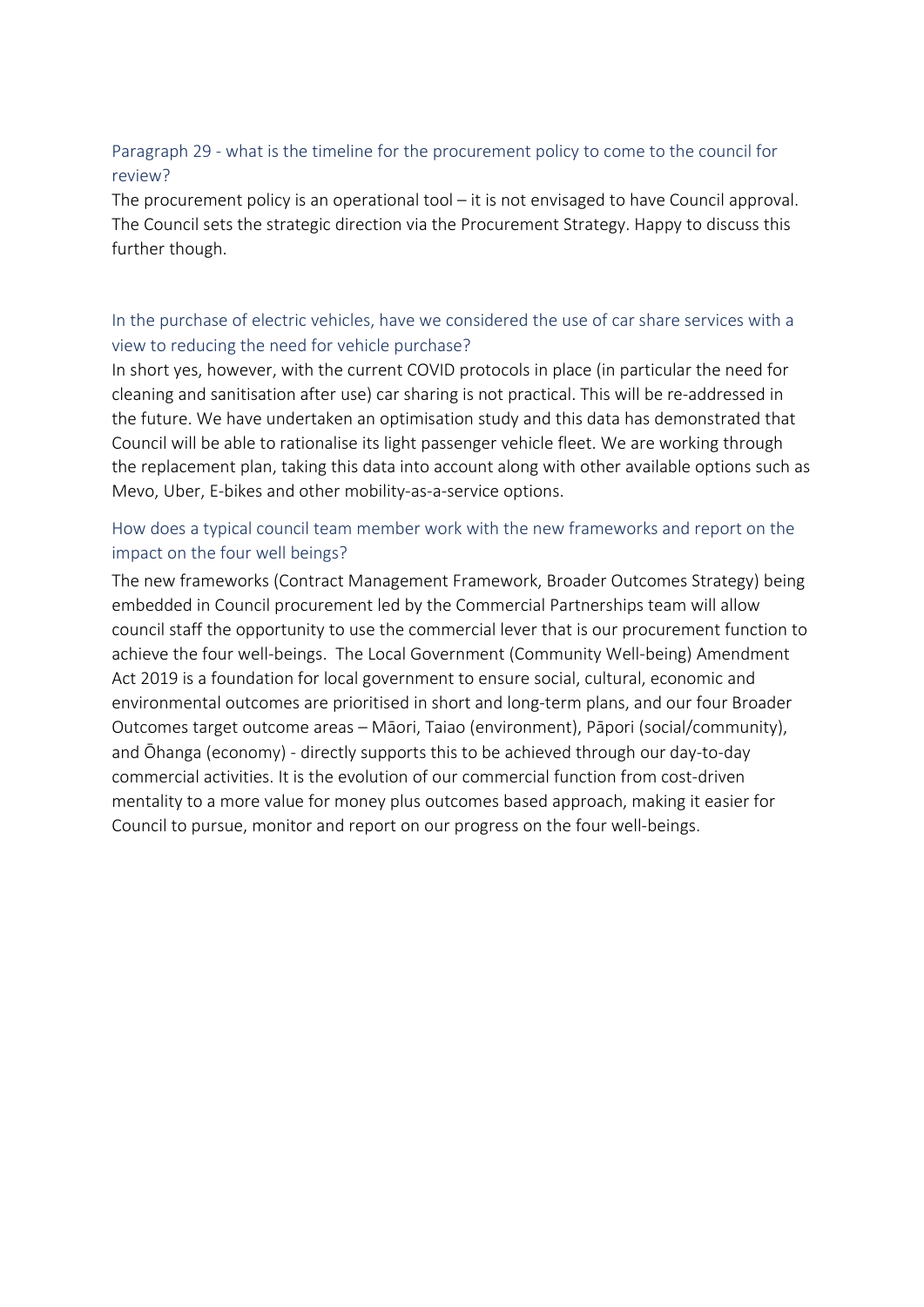#### How does working with broader outcomes working group working beneficially - could you provide an example please?

Because Broader Outcomes is a new practice for the government procurement sector, and a growing area of development for the international procurement community – especially in Aotearoa – participating in the Broader Outcomes Hapori means we can be part of sectorwide learnings as they happen, share and receive resources with the sector, and be closer to opportunities to collaborate with our local and central government partners. A key feature of the Hapori is having national and international best practice examples be presented to the group, which provide Council with invaluable learnings to bring back to our own commercial activities. A recent example is in the infrastructure sector where there is a drive to create more opportunities to collaborate on Broader Outcomes with central government agencies like Waka Kotahi and Kāinga Ora – we want Council to be involved in those discussions so we can make the most of opportunities for our region and communities.

Please confirm that the Te Upoko o te Ika policy has already been signed off by the Mayor. We will follow up with the Mayors office and circulate the signed copy to all Councillors.

Would it be possible to develop a dashboard-type reporting diagram to show projects, progress and impact? This is currently being scoped in conjunction with the Project Management Office.